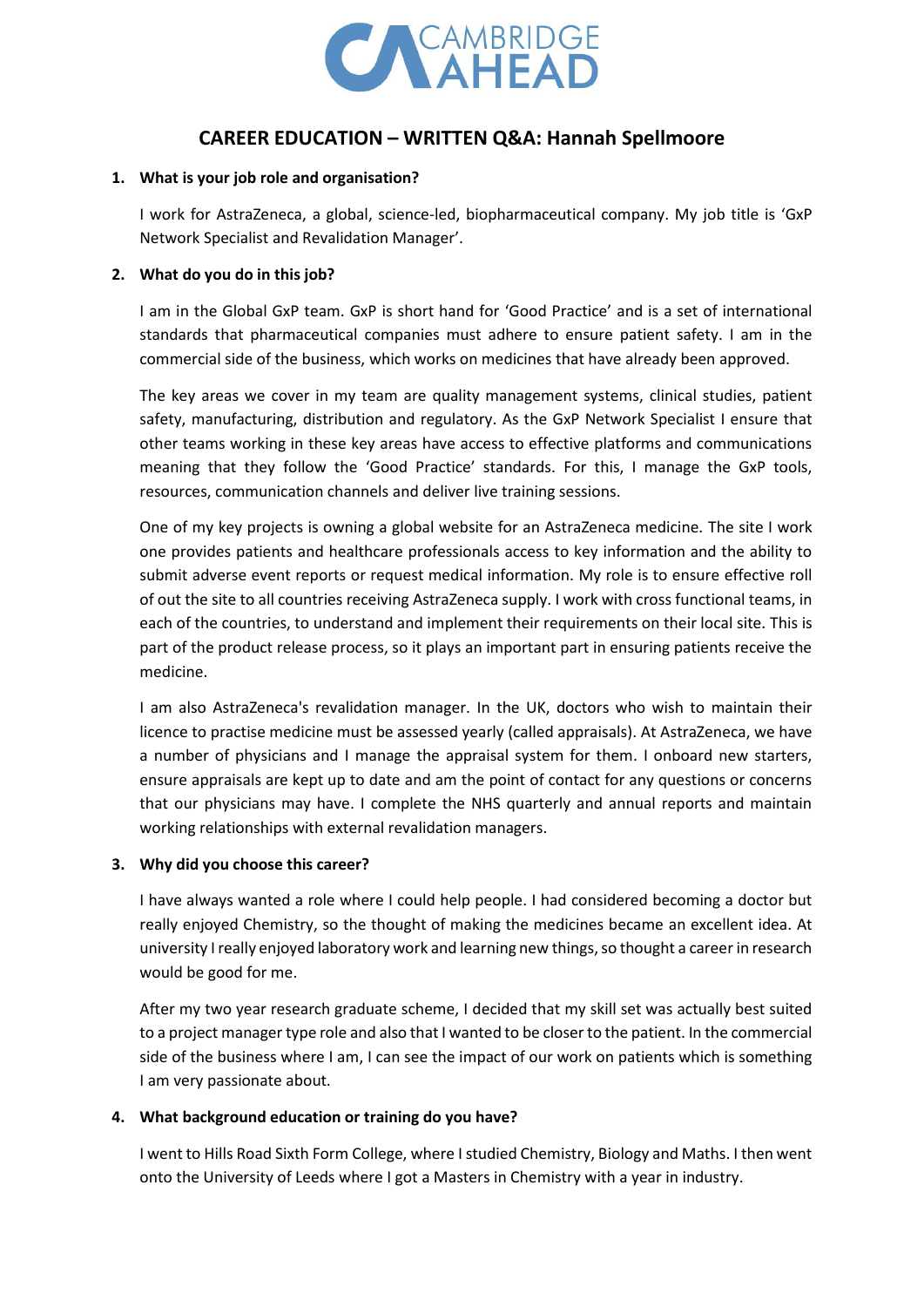

I am still doing training now! I am working towards the Certified Associate Project Management (CAPM) qualification.

#### **5. What has your career path been?**

I left Hills Road in 2013 and decided to take a year off studying. During this time, I worked at Kings College as a waitress and Cambridge Baby, a small independent baby clothes shop, as a picker and packer.

I started my four year course at the University of Leeds in 2014. During my third year, I was able to secure myself an industrial placement at GlaxoSmithKline in Worthing. This was an excellent opportunity and allowed me to experience work at a pharmaceutical manufacturing site.

Once I had graduated, I joined AstraZeneca as a summer intern in the analytical chemistry group. I then joined AstraZeneca's two-year research and development graduate scheme, with this I was able to do 3 eight-month rotations in different research groups.

Towards the end of the scheme, I realised I did not want to be a laboratory based scientist anymore and wanted to do a project management type role. I started my current role in 2020.

#### **6. What does a typical day involve?**

Typical activities in my day include:

- − Meetings with internal AstraZeneca colleagues and/or external collaborators (for example, Adobe)
- − Monitoring the progress of projects and chasing people to complete their actions
- − Writing and sharing communications to our Global Network, including internal news articles
- − Providing support to AstraZeneca's physicians, usually via email
- Maintain our tools and resources, identify areas for improvement and implement these changes
- − Organise and host training sessions

#### **7. What is your work environment like?**

Since leaving the graduate programme, I am now completely office based however I haven't actually been into the office (due to the pandemic) and have therefore not met any of my team face to face! Fortunately, everything I do can be done at home.

I work in a Global team and therefore spend a lot of my time communicating with people all over the world. I work with a range of different people and job roles depending on the project, including people working in clinical trials, patient safety, manufacturing, regulatory, IT, project managers, and more!

My supervisor is a strong advocate for a good work-life balance. This means I have the flexibility to continue with lots of my hobbies such as hockey, running, dog walking and horse riding. I find